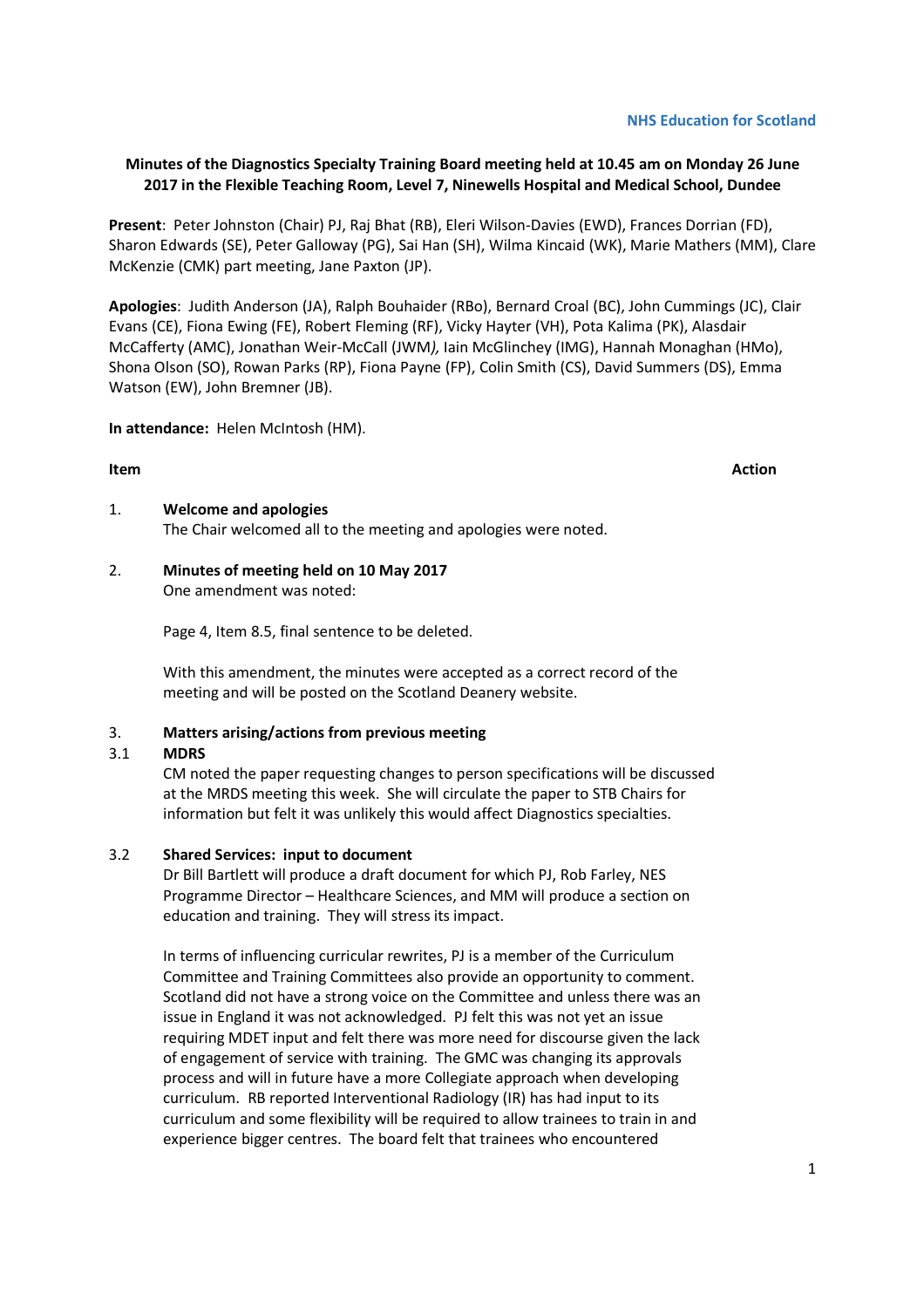#### **NHS Education for Scotland**

difficulties in ARCPs were not necessarily failing and may instead have insufficient experience and not all trainees developed at the same rate. Trainees tended to want to sit exams as late as possible and this could extend training length. RB noted that trainees in Interventional Radiology (IR) could only extend training by receiving an unsatisfactory ARCP as there was no other way of giving people more experience. He also felt that increased flexibility could encourage people to stay longer in training and result in difficulty in filling consultant posts.

The board discussed whether moving trainees around for experience made specialties more/less attractive. PJ said commutability was an issue for the North and it affected applications.

#### 4. **Curricular design**

The board agreed the generic element of the circulated paper was generally satisfactory.

EWD felt the move to 3 years CMT would have a major effect on Virology. CM said arrangements were not yet confirmed and she will check on progress and report back. PG noted the change would widen the net for Chemical Pathology. It was generally agreed CIT was not working well and work will be done to improve it. The board had to ensure it was involved and engaged in all discussion.

# **CM**

#### 5. **CIT issue: update**

EWD reported a telephone conversation with the Clinical Lead for Virology in Aberdeen about previous discussion with her predecessor on whether Aberdeen would be able to provide Virology experience. She also spoke to the co-chair of the CIT Committee who said Aberdeen could provide some training and access to consultants experienced in cases. Aberdeen was keen to provide training in CIT/Virology but was not able to train in more specialised areas and trainees would be disadvantaged when sitting the exam. Some treatment was provided in Newcastle with after care in the North. CM felt it would be helpful to map the curriculum to all sites and assess trainer complement. EWD will do this for WK, CM and PJ to consider.

**EWD, WK/CM/PJ**

A similar piece of work was required for Medical Microbiology and CM has begun discussion with PK.

#### 6. **Recruitment update**

 There was no change to the previous update. All vacancies must be confirmed as soon as possible for posting in the system by September.

#### 7. **Interventional Radiology update**

 IR recruitment has been disappointing – of the 3 posts offered in Glasgow, 2 were not accepted and there were no applicants for the post in Dundee. A readvert will be run later in the year. RB noted the forthcoming retirement in Inverness which will affect its ability to train and unless there were local applicants there might be no response to the advert. The situation fluctuated and there were times when they had no IR trainees and times when there were more people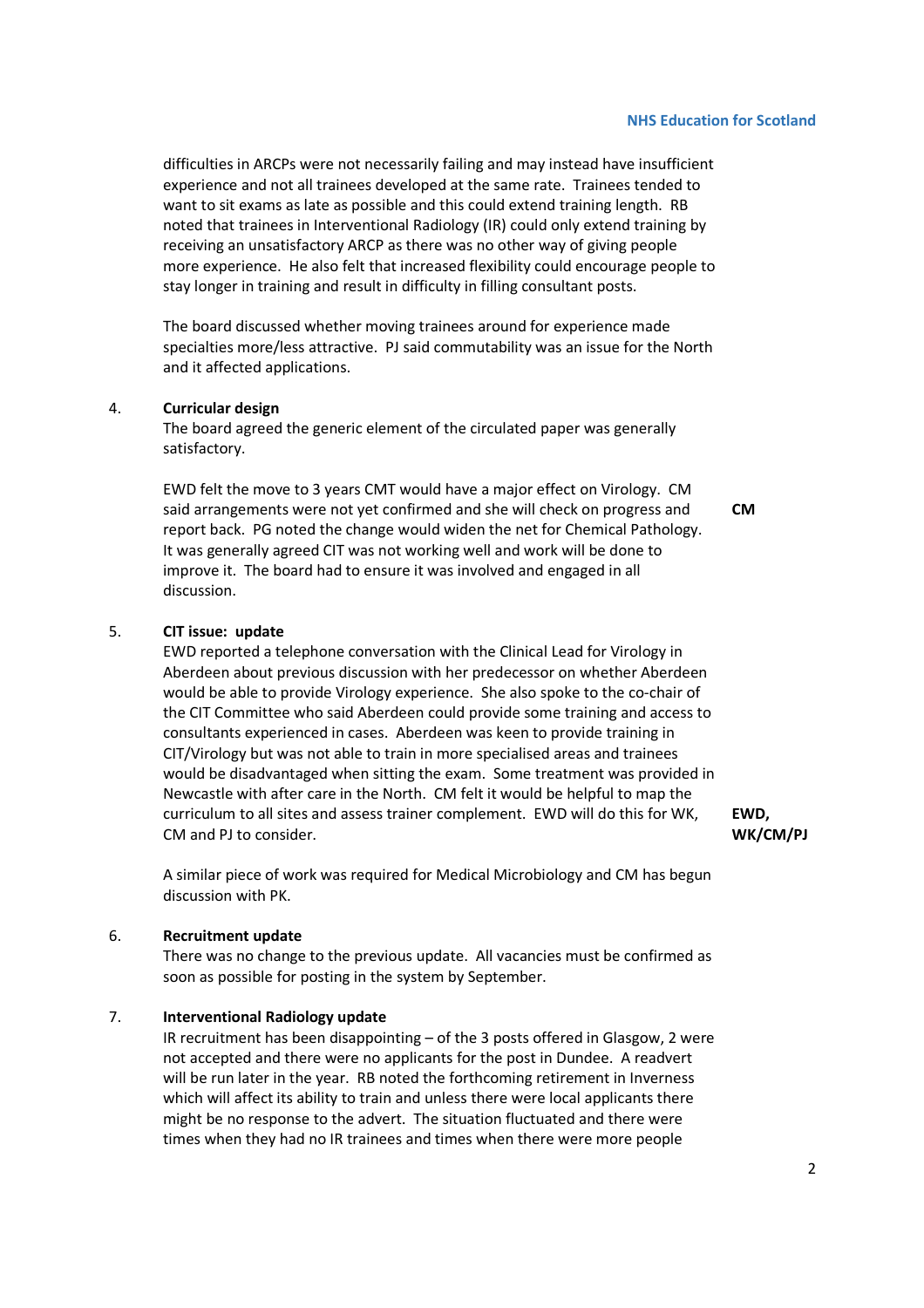than posts. WK said the College was pushing to put junior trainees into IR and they have been doing this. However, people were not always keen due to work/life balance expectations and IR was not 9-5. RB confirmed they have been getting younger people in – and they would also get people in the 3 Glasgow posts if this opened up to Surgical trainees. Forth Valley and Hairmyres were keen to take IR but as there were no applicants these sites were not required now.

IR received 2 additional numbers this year – one converted to general and will convert back for next year. There were sufficient people to fill consultant posts.

#### 8. **DL (2017) 12 – Specialty Training Intake Numbers for 2018**

RP asked the board was asked to a response which he will incorporate into a coordinated NES response to Scottish Government.

- *Chemical Pathology* –– Clinical Scientists were not being replaced and while Medical doctors were increasing clinical activity recruitment was not happening before people retired. BMS training – some were good but others have had very little science. It had been proposed that trainees from the Islands could come to Aberdeen for part training but there was no space or time for this.
- *Radiology* attrition rate post CCT was the specialty's main issue. They could train more and would be keen to increase numbers by 10 however they felt there were barriers to recruitment – working conditions, lack of flexibility for couples in getting jobs, people choosing to go abroad, younger people in the specialty who were more able to move and a high number of IMGs.
- *Virology/ID* recruitment strategy was detrimental to Virology and numbers were not sustainable in the long term. CM noted that as CIT did not fill this will be an issue for the Scottish Government. PJ said they have looked at recruitment before and concluded it had an ID bias. CM has asked for recruitment questions to be more laboratory based.
- *Histopathology*  last year expanded by 6 so no need for additional.
- *Nuclear Medicine* post filled this year will consider increase in 2-3 years' time.
- *Forensic Pathology* there has been discussion on increasing numbers by one and an email was received from Lindsay Miller, Depute Crown Agent who has also spoken to RBo. PJ will meet her this week to discuss. WK reported the recent STC meeting considered how to increase numbers.

 The board agreed it was difficult to analyse Scottish versus national recruitment and whether Scottish trainees were disadvantaged by trainees from England coming to Scotland as they could not get posts down south. The larger specialties did not favour Scottish only recruitment. FD advised there were different recruitment models eg Anaesthesia recruits to Scottish posts in Dundee. However, all candidates, irrespective of where they are from, are ranked under the same process and good quality people will end up where they want to work. People also wanted to work in areas with good training conditions and not where there were consultant/rota gaps.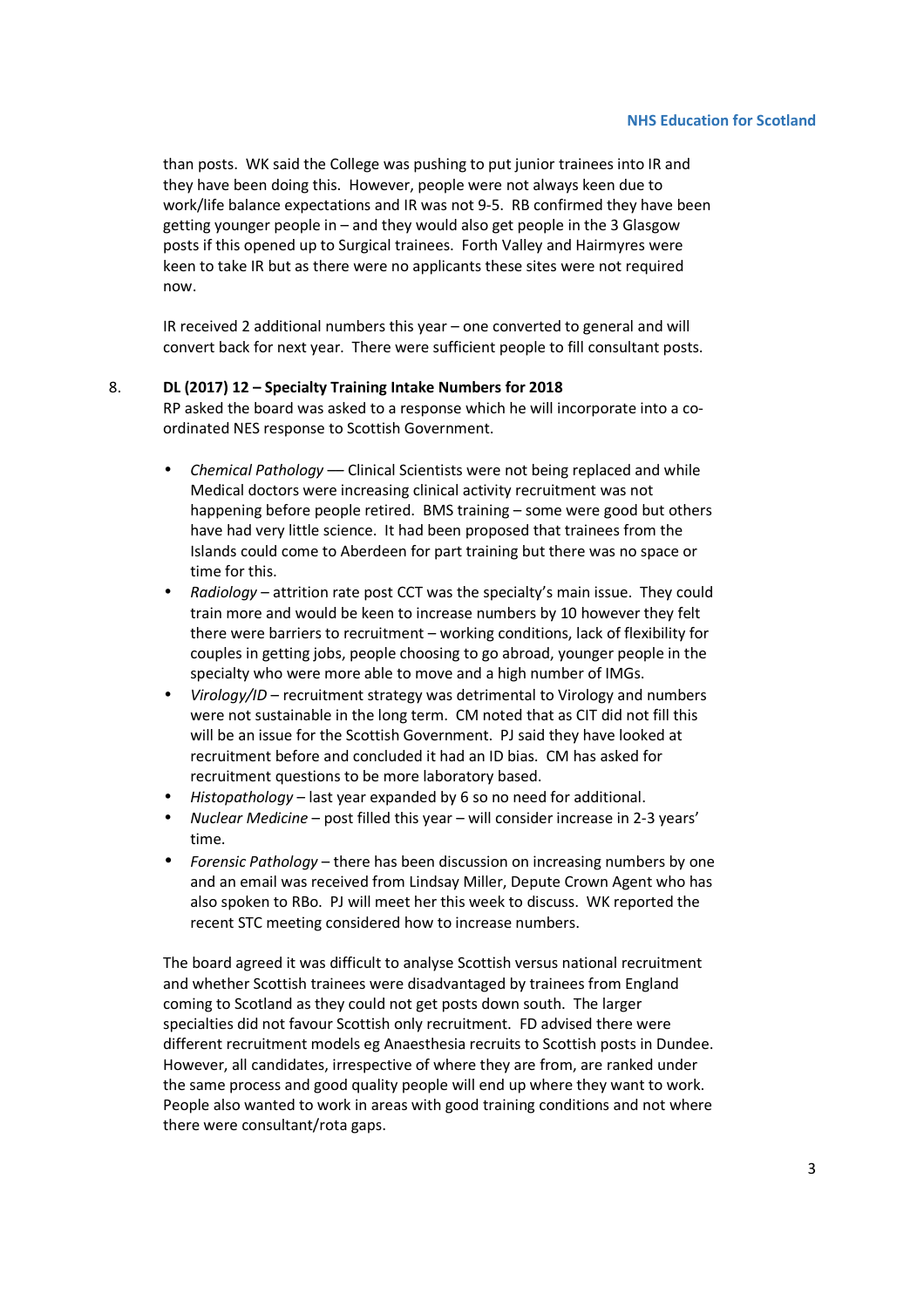CM advised Scottish Government's main priority areas were GP and Acute Hospitals and the board would have to be realistic about what it asked for in terms of numbers.

PJ will produce the STB response to the letter and circulate it to STB members for **PJ**  information/comments before circulating it to RP.

#### 9. **Clinical Learning Environments**

The board considered ways in with it could improve the learning environment and share good practice and highlighted:

- Overall Diagnostics does well in terms of trainee experience feedback apart from Medical Microbiology.
- The sense of being part of a group was key unlike in other specialties where trainees moved around and this sense of belonging should be used to sell Diagnostics.
- While trainees do feel part of a team the trainer often did not and was not always keen to have trainees.
- Diagnostics does not have the same hierarchy as in other specialties and trainees work more directly with a team of consultants. If the relationship did not work this could be an issue.
- There were common themes about facilities eg not enough workstations.
- Decision making was encouraged and trainees were asked to discuss complex cases with consultants.
- WK noted issues developed locally in Medical Microbiology when the service divided consultant and trainee work and they were trying to get back to a more apprentice style training.
- The biggest challenge for Virology was the loss of consultants.
- Medical students often wanted to undertake modules but time pressures made this difficult and some colleagues were not interested.
- Conversion rates from taster weeks were good.
- Lack of exposure in UG curriculum and heavy reliance on taster weeks.
- Better communication, organisation and planning was required.
- Recent improvements have been trainee led and they were the best people to do this.

# 10. **Quality update**

CM highlighted:

- the most recent visit was to Dundee Radiology. Diagnostics does not generally have many issues however Radiology was flagging up undermining by other specialties. Medical Microbiology has also flagged up staffing, workload and recruitment.
- The Quality Review Panel (QRP) will meet on one day to consider information from the National Trainee Survey, the Scottish Trainee Survey and the Quality Report and then notify units of any visits. Information will be available at the end of October.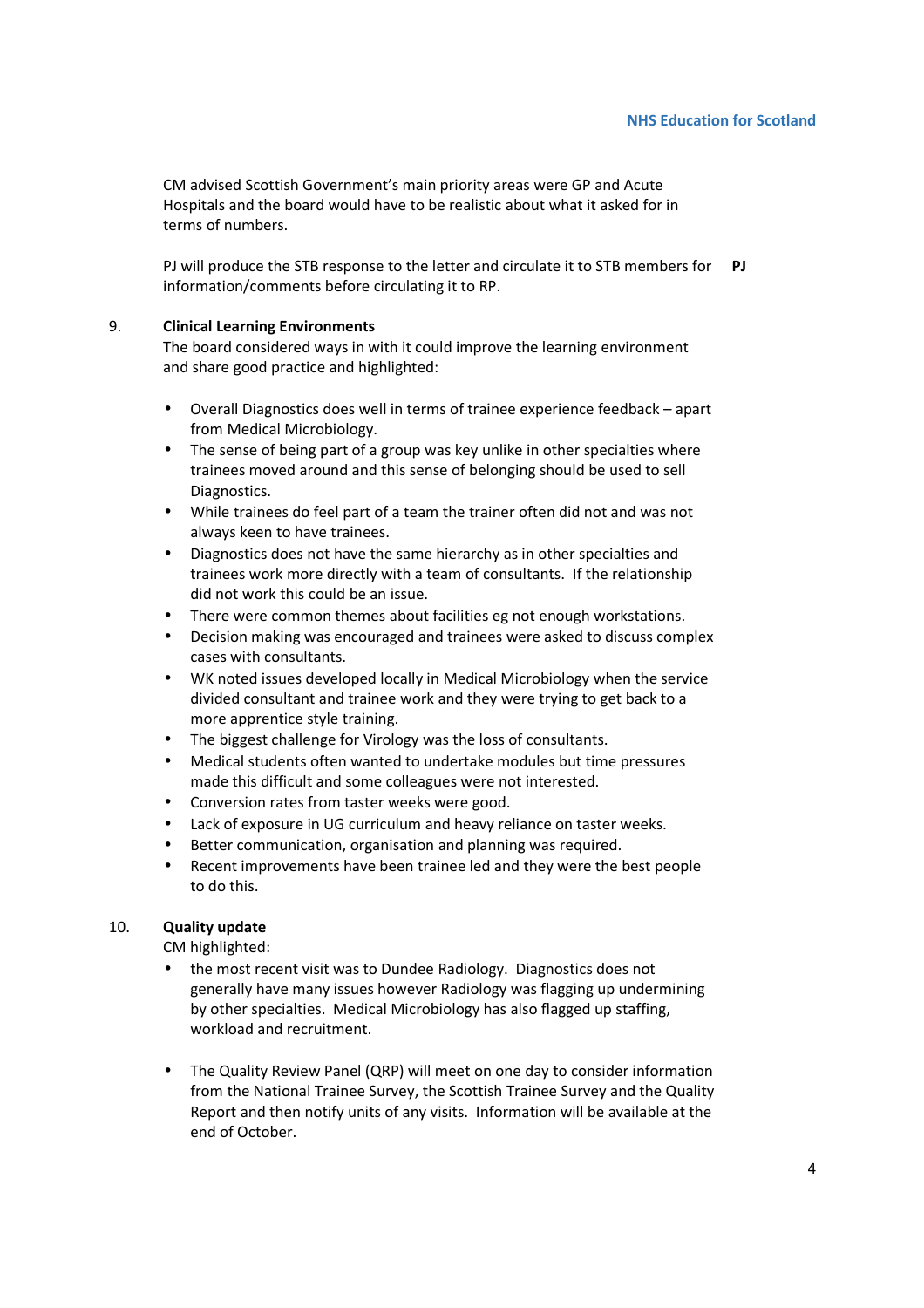- The TPD is not the point of contact for arranging visits DMEs have this responsibility and should confirm arrangements.
- NTS results will be available on 4 July.
- The GMC will not specifically visit Diagnostics but all will be involved at some stage – all dates have been set.

The board discussed feedback from visits. TPDs were not made aware of immediate feedback and were often asked for information/views by other colleagues. The official report was published later however the board felt it would be helpful for TPDs to receive informal feedback via a telephone call. CM said that TPDs can attend visits if they wished but geography meant this was not always feasible. She will propose to the Quality team that informal feedback could be provided to TPDs after visits take place.

**CM** 

### 11. **Update reports**

#### 11.1 **Lead Dean/Director**

CM highlighted:

- ARCP process more Outcome 5s awarded this year, the most common reason being lack of required evidence. All Outcome 5s will be reviewed.
- Externality pilot MM provided externality for Newcastle so this will be reciprocated. The pilot will be reviewed and there will be learning points especially around getting dates in diaries. Feedback will be available in the autumn.
- QA of RoT analysis was being done. It was hoped to streamline the process. There will be communication to Educational Supervisors from NES so TPDs need to be aware. There have been issues with appraisals. This was still a learning process and the aim was to professionalise trainers. RBh felt they ran the risk of alienating people; CM stressed this was mandatory and driven by the GMC. It was agreed to discuss QA of RoT at the next STB meeting. **Agenda**

#### 11.2 **Histopathology**

MM will provide trainee feedback on the national ARCP at the next meeting. **Agenda** 

# 11.3 **Diagnostic neuropathology**

Noted: another trainee will start in August.

#### 11.4 **Paediatric Pathology**

- 11.5 **Forensic Histopathology**
	- No additional update was received.
- 11.6 **Radiology**

WK noted the new exam structure – this will affect one trainee.

#### 11.7 **Medical Microbiology**

11.8 **Virology** 

# 11.9 **Combined Infection Training**

11.10 **Chemical Pathology and Metabolic Medicine** No additional update was received.